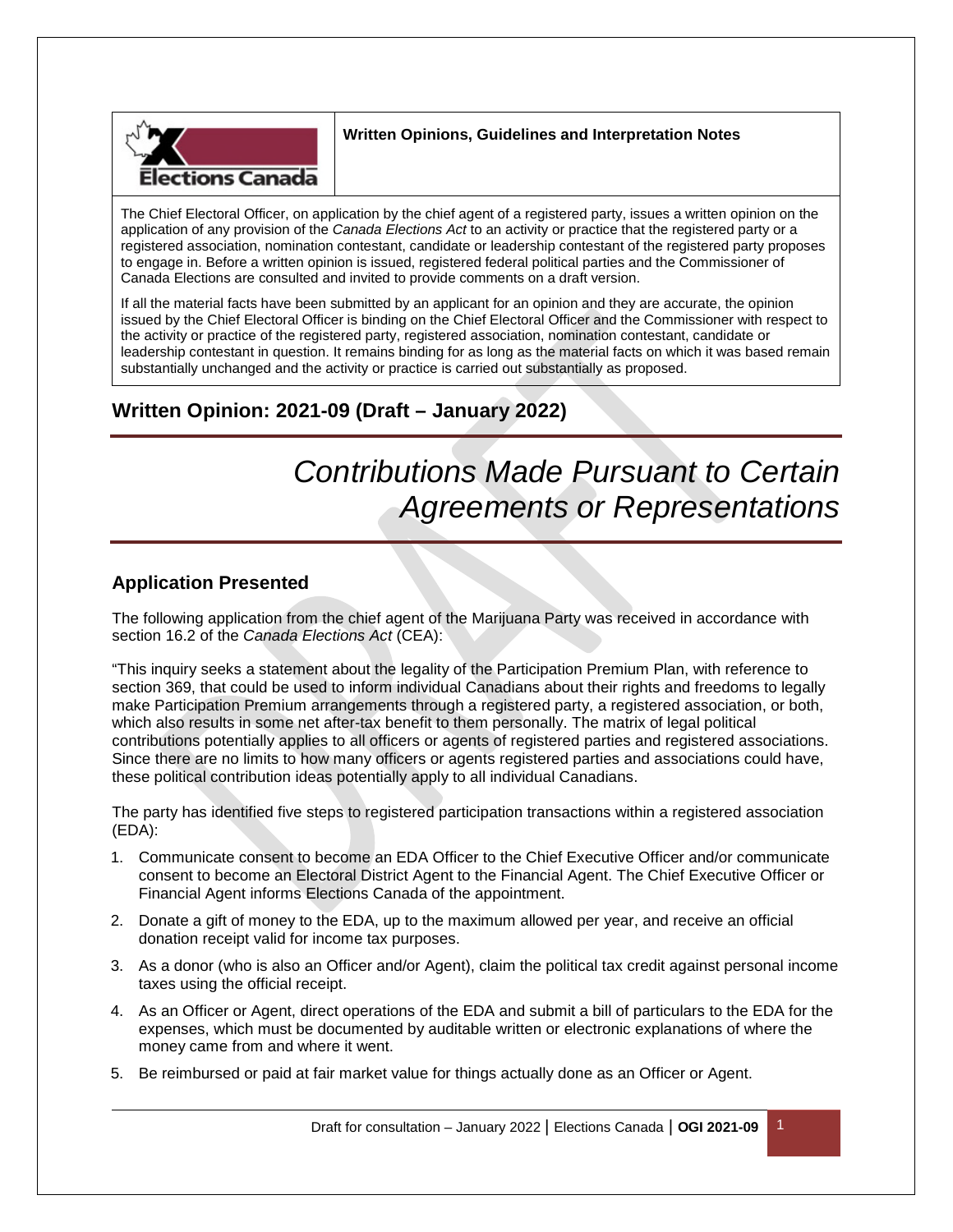Although there are several minor differences in their administration through Elections Canada, the five steps to participation may be similar through the officers and agents of registered political parties. Individuals may become party officers and/or agents. They may direct how money they donated is spent, and bill and be paid for that, and claim their political contribution tax credit for themselves."

## **Opinion**

Based on the information provided, Elections Canada's opinion is that the Marijuana Party's proposed practice, taken as a whole, cannot be legally promoted or conducted under the CEA because it involves contributions given pursuant to prohibited agreements or prohibited representations, or both. The practice is designed to funnel money through the party or association for the benefit of the individual contributor by paying them a "premium" in the form of a tax credit. Sections 368 and 369 of the CEA make such practices illegal.

#### **Subsection 368(4) – Transactions Under the Proposal Involving a Registered Party**

Subsection 368(4) is breached when a registered party enters into an agreement to pay for goods or services where a term of that agreement is that a contribution will be made. As a result, the proposed practice will breach this provision if the transactions involve the registered party.

#### **Subsection 369(1) – Transactions Under the Proposal Involving a Registered Party or Registered Association**

Subsection 369(1) is breached when any person, including a registered party, registered association, their officer or their agent, makes a representation to a contributor or potential contributor that all or part of a contribution will be transferred to a person or entity other than a registered party, registered association, candidate or leadership contestant. This includes a representation that part or all of the contribution will be transferred to the individual making the contribution.

As noted in the proposed practice, individuals can receive tax credits for contributions to certain political entities. The receipt of this tax credit by a participant in the proposed practice is the "premium" described. Section 369 was included in the CEA to prevent entities from using the form of a political contribution to obtain this tax credit when the contributed funds are actually being funnelled through a party or association to a non-political entity. The proposed practice suggests precisely this situation: the contribution is made on the understanding that part or all of the amount will not actually go to the party or association, but will be passed on through payment to another entity as determined by the contributor (including possibly to the contributor themself). The registered party or a registered association, in advertising the proposed practice to encourage participation, is representing to individuals that their contributions to a political entity can be funnelled back to them, which breaches section 369. Individual participants who accept or solicit such contributions would also be breaching section 369.

**Note:** Written opinions of the Chief Electoral Officer deal exclusively with how the CEA applies to a proposed practice. Questions about income tax consequences should be directed to the Canada Revenue Agency.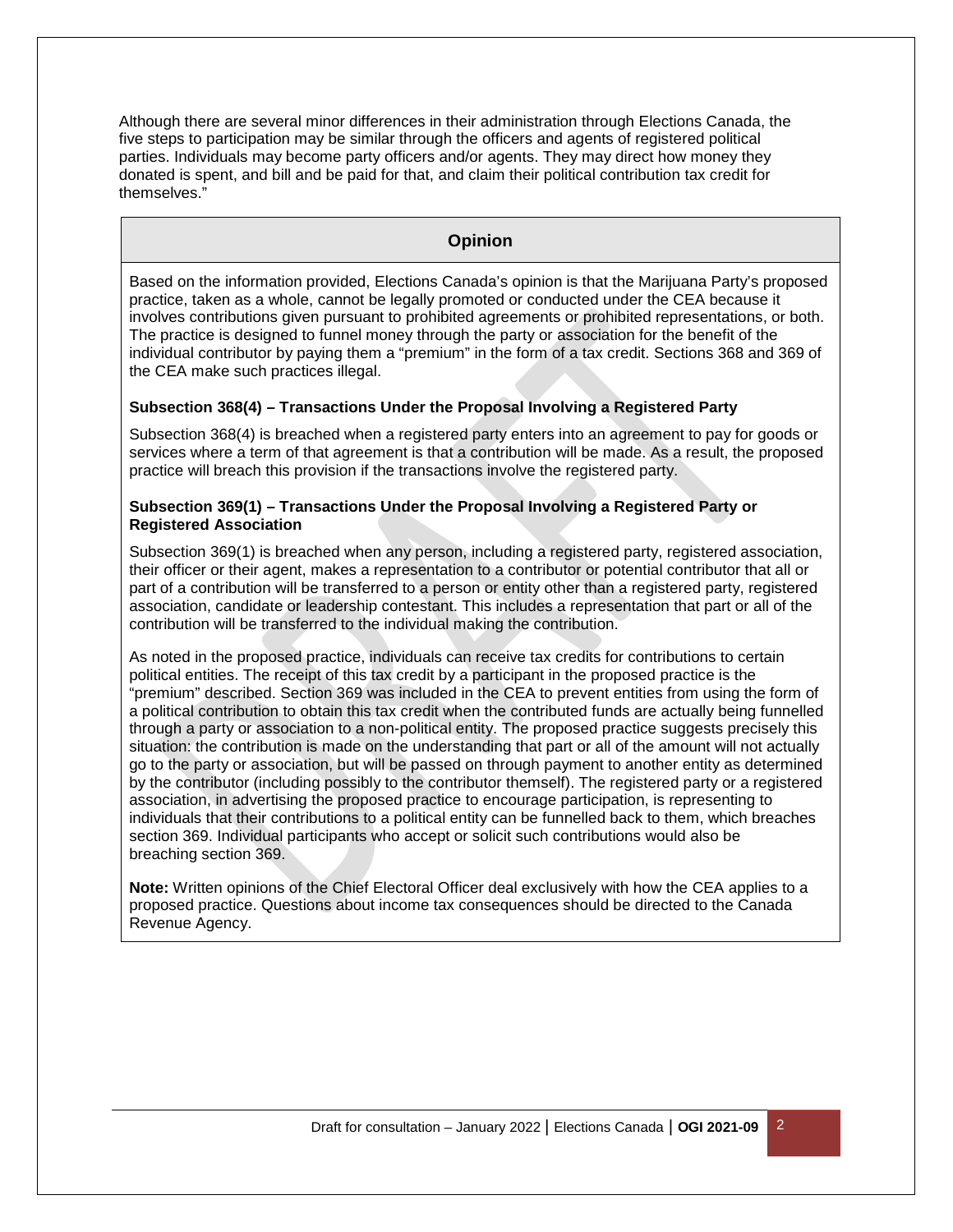## **Legal Framework**

The most relevant provisions of the CEA in this context are as follows:

- A contribution can be monetary or non-monetary. In all cases, it is not repayable. (s. 2(1))
- A person or entity cannot enter into an agreement for the provision for payment of goods or services to a registered party or a candidate if a term of that agreement is that an individual will make a contribution to a registered party, registered association, candidate, nomination contestant or leadership contestant. (s. 368(4))
- A person or entity cannot, on behalf of a registered party, registered association or candidate, solicit or accept a monetary contribution if they make a representation to the contributor or potential contributor that part or all of the contribution will be transferred to a person or entity other than the registered party or a candidate, leadership contestant or electoral district association. A person or entity cannot collude with another person or entity for the purpose of circumventing this prohibition. (s. 369)
- A registered party can appoint, as registered agents, persons who are authorized by the party to accept contributions and to incur and pay expenses on behalf of the party. (s. 396(1))
- A registered association can appoint, as electoral district agents, persons who are authorized by the association to accept contributions and to incur and pay expenses on behalf of the association.  $(s. 456(1))$
- Appointments of registered agents and electoral district agents must be reported to Elections Canada within 30 days. (ss. 396(2), 456(2))
- Only registered agents of a registered party may accept contributions to, incur expenses for and pay expenses on behalf of a registered party. (ss. 426(1)–(3))
- Only electoral district agents of a registered association may accept contributions to, incur expenses for and pay expenses on behalf of a registered association. (ss. 475(1)–(3))

## **Background**

Any Canadian citizen or permanent resident may make a contribution to a registered party or association, subject to the annual limits. A monetary contribution is an amount of money given that is not repayable. Monetary contributions may be eligible to be claimed as an income tax credit.

There are restrictions in the CEA on the terms under which contributions may be solicited and accepted. These help to protect the integrity of the political financing system including by ensuring that entities do not use the form of a contribution to take advantage of the political contribution tax credit for transactions that do not achieve the objectives of the tax credit regime.

All contributions to a registered party or registered association must be received by a registered agent (including the chief agent) of the party or an electoral district agent (including the financial agent) of the association, as the case may be. This gives them responsibility for ensuring that contributions are properly accepted, receipted and reported.

All expenses of a registered party or association must be incurred and paid for by registered agents or electoral district agents, as the case may be.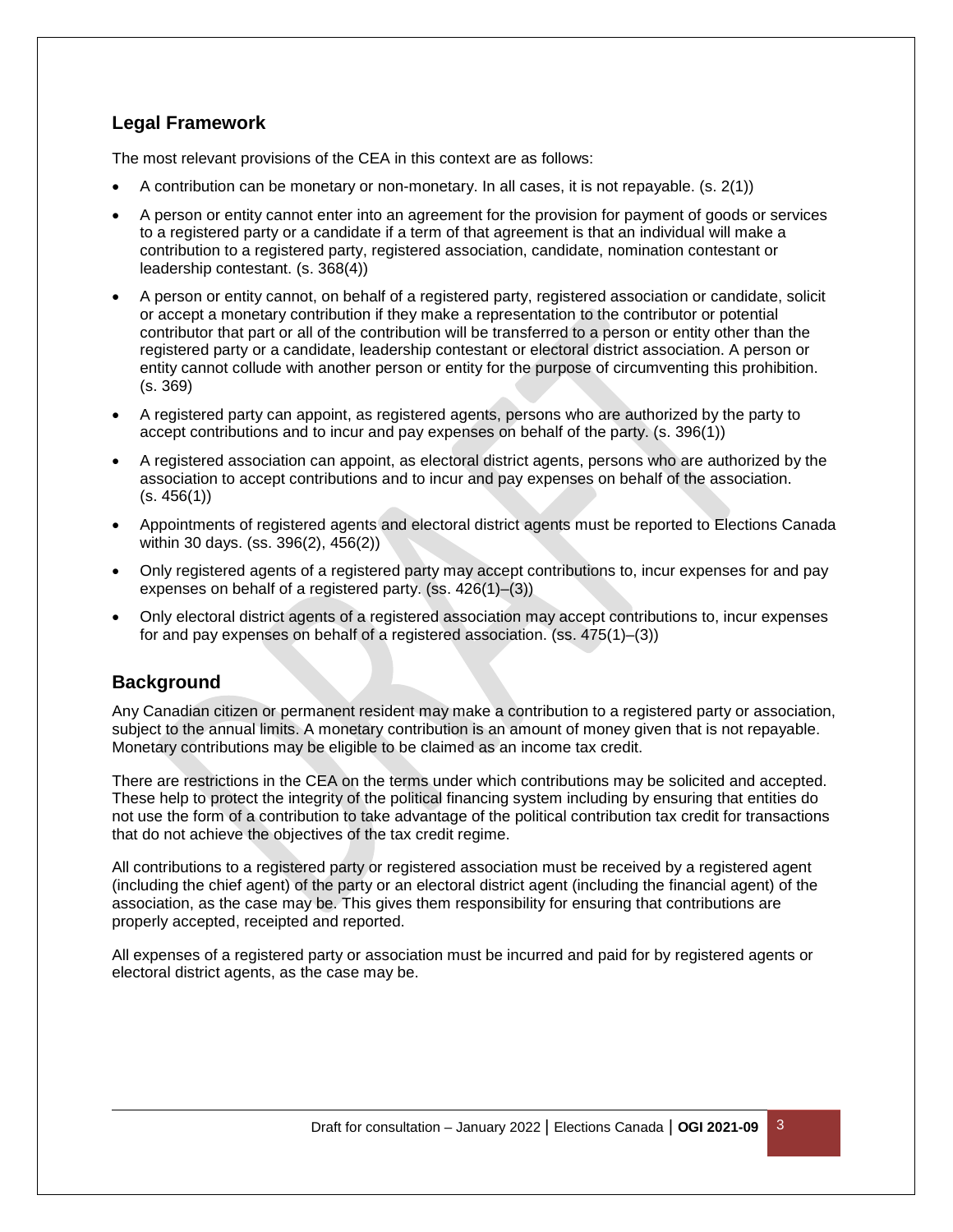## **Analysis and Discussion**

### **Summary of the Proposed Practice**

The proposed practice on which the Marijuana Party seeks a written opinion is described in five steps in its application, though there is an additional preliminary step that is important to this analysis: communicating the plan to potential contributors. An example of how the proposal could work in practice is as follows. Robert, as an individual, reads about the proposed plan on the party's website and decides to become an electoral district agent of a registered association. The association appoints him as an agent and reports this to Elections Canada. He contributes \$100 to the association. As an agent, Robert accepts the contribution on the association's behalf and issues himself a contribution receipt for \$100. He determines that a \$100 expense that he personally incurred is for the benefit of the association (i.e. the association incurred it). The association, through Robert as its agent, then pays him \$100 for the expense he has identified as being incurred for the association. He claims a \$100 political contribution on his tax return. As a result, although Robert has not incurred any cost (he contributed \$100 and received a \$100 payment), he has received a contribution receipt potentially worth \$75.<sup>1</sup>

There are circumstances in which each of the five steps listed in the plan may be performed legally. But collectively, and especially when coupled with communication of the plan, they breach the prohibitions in the CEA at subsections 368(4) or 369(1), or both.

#### **Prohibited Agreements for Registered Parties**

Subsection 368(4) of the CEA provides that no person or entity shall enter into an agreement for the provision for payment of goods or services to a registered party or a candidate if a term of that agreement is that an individual will make a contribution to a registered party, registered association, candidate, nomination contestant or leadership contestant.

In the proposed practice, parties or associations enter into an agreement with an individual to provide goods or services, and making a contribution is a term of that agreement. The same person may or may not be acting on behalf of both sides of this agreement in different capacities—for example, as the agent on behalf of the party and as the supplier of the goods or services. Because an agreement to provide goods or services to a registered party or a candidate cannot include a contribution as a term, if the proposed practice involves a registered party, the contributor and registered party will have breached subsection 368(4).

#### **Prohibited Representations for Registered Parties and Registered Associations**

Section 369 of the CEA provides that a person or entity cannot, on behalf of a registered party or registered association, solicit or accept a contribution if they make a representation to the contributor or potential contributor that part or all of the contribution will be transferred to a person or entity other than a political entity. It is also an offence to collude for the purpose of circumventing this provision.

Section 369 was added to the CEA to protect the political financing provisions, specifically by ensuring that transactions involving political entities were not used as a means to generate contributions that could be used to claim tax credits. Section 369 itself prohibits structuring a transaction to take the form of a contribution when, in fact, it is merely a means to funnel funds to a non-political entity while generating a tax credit receipt.

<sup>1</sup> Although a receipt must be issued for all contributions of more than \$20 under subsection 366(1) of the CEA, using this receipt as evidence of a contribution for the purposes of a tax credit is governed by the *Income Tax Act* and thus outside the scope of this opinion.